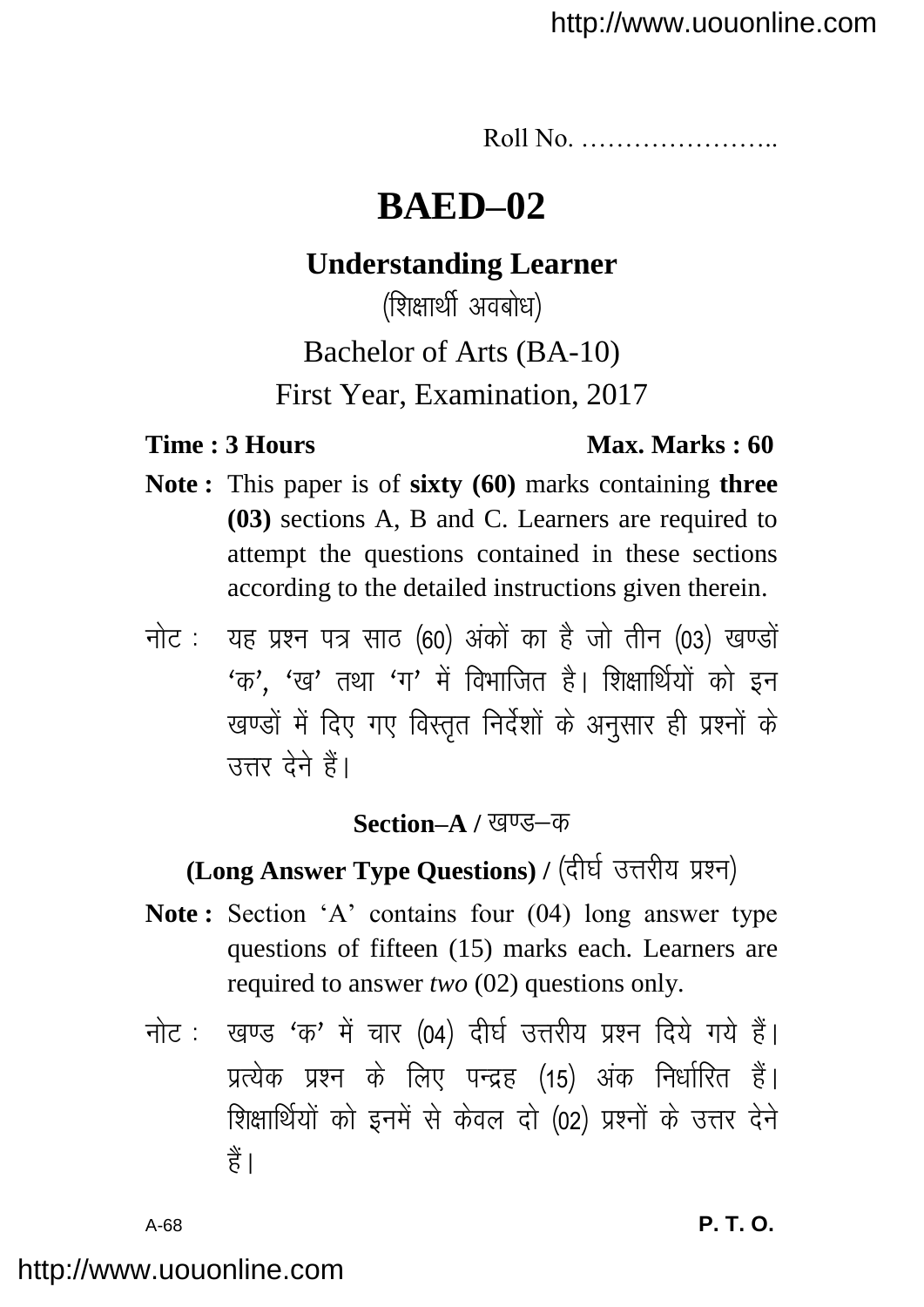### **[ 2 ] BAED–02**

1. What is the meaning of development ? Explain in detail the various dimensions of development.

विकास का क्या अर्थ है ? विकास के विभिन्न आयामों की विस्तार से व्याख्या कीजिए।

2. What is the meaning of Learning ? Explain the operant conditioning theory of learning and its educational implication in detail.

अधिगम का क्या अर्थ है ? अधिगम के क्रिया प्रसुत अनुबन्धन सिद्धान्त तथा इसके शैक्षिक निहितार्थ की विस्तार से व्याख्या कीजिए।

3. Write the meaning and definition of Personality. Explain in detail the factors affecting personality development.

व्यक्तित्व का अर्थ व परिभाषा लिखिए। व्यक्तित्व के विकास को प्रभावित करने वाले कारकों का विस्तार से वर्णन कीजिए।

4. What do you mean by Adjustment ? Elaborate the defence mechanisms for Adjustment. समायोजन से आप क्या समझते हैं ? समायोजन हेतू रक्षात्मक प्रक्रिया का विस्तारपूर्वक वर्णन कीजिए।

## **Section–B / खण्ड–ख**

# (Short Answer Type Questions) / (लघु उत्तरीय प्रश्न)

**Note :** Section "B" contains eight (08) short answer type questions of five (05) marks each. Learners are required to answer *four* (04) questions only.

A-68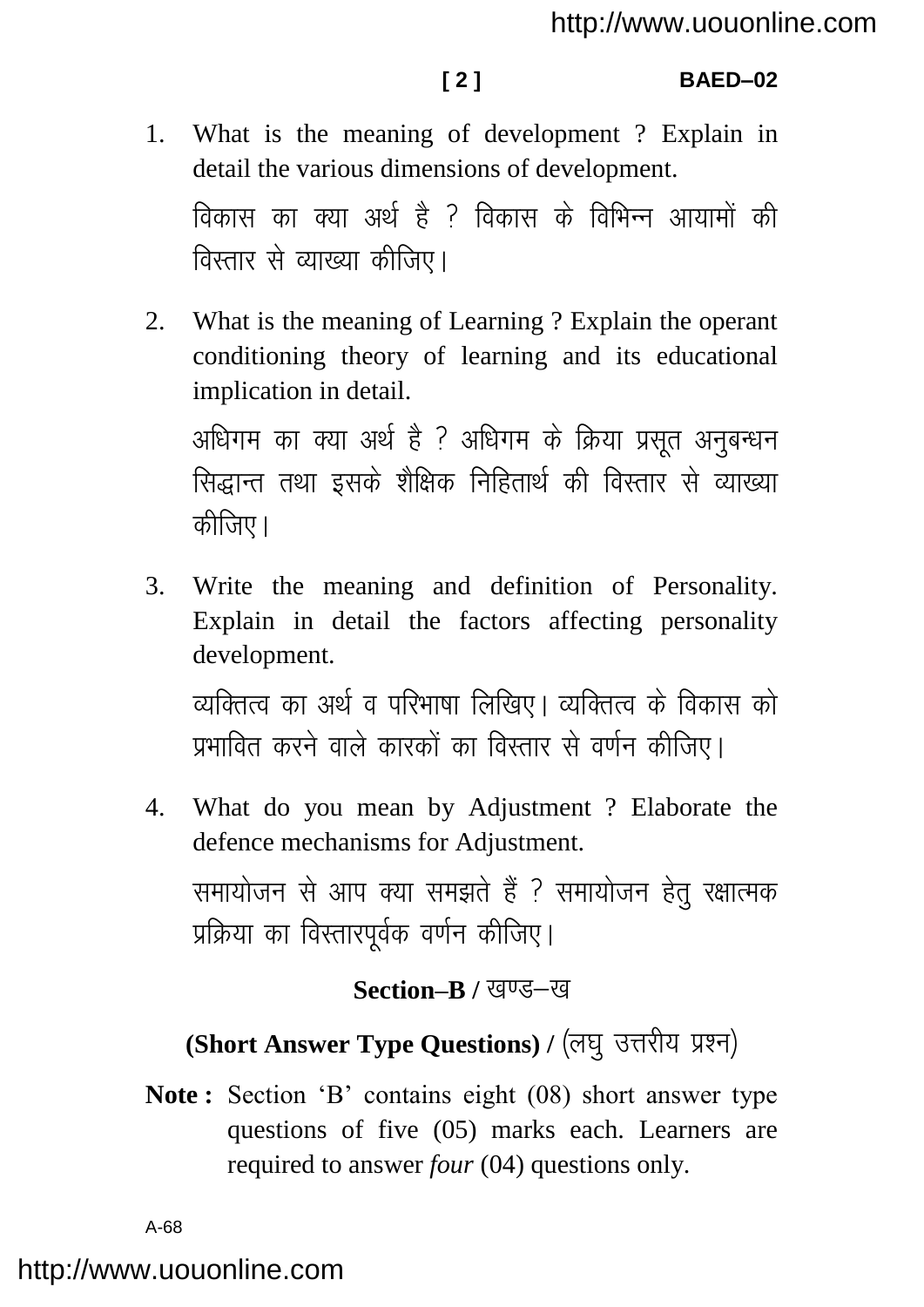### $131$

### BAED-02

- नोट: खण्ड 'ख' में आठ (08) लघु उत्तरीय प्रश्न दिये गये हैं। प्रत्येक प्रश्न के लिए पाँच (05) अंक निर्धारित हैं। शिक्षार्थियों को इनमें से केवल चार (04) प्रश्नों के उत्तर देने ੜੈਂ ।
- $1<sup>1</sup>$ Describe the four elements of Creativity. सुजनात्मकता के चार तत्वों का वर्णन कीजिए।
- $2^{\circ}$ What is the difference between Guidance and Counseling ? Explain. निर्देशन और परामर्श में क्या अन्तर है ? वर्णन कीजिए।
- 3. Write *five* characteristics of gifted children. प्रतिभाशाली बालकों की पाँच विशेषताएँ लिखिए।
- 4. Describe five characteristics of Intelligence. बद्धि की पाँच विशेषताओं का वर्णन कीजिए।
- What is the role of teacher in transfer of Learning?  $5<sub>1</sub>$ Write a short note. अधिगम के अन्तरण में शिक्षक की क्या भूमिका है ? संक्षिप्त टिप्पणी लिखिए।
- 6. Write a short note on Emotion. संवेग पर एक संक्षिप्त टिप्पणी लिखिए।
- Write the meaning and definitions of Educational 7. Psychology. शिक्षा मनोविज्ञान का अर्थ एवं परिभाषा लिखिए।
- difference between growth  $8<sub>1</sub>$ What is the and development? अभिवृद्धि एवं विकास में क्या अन्तर है ?

 $A-68$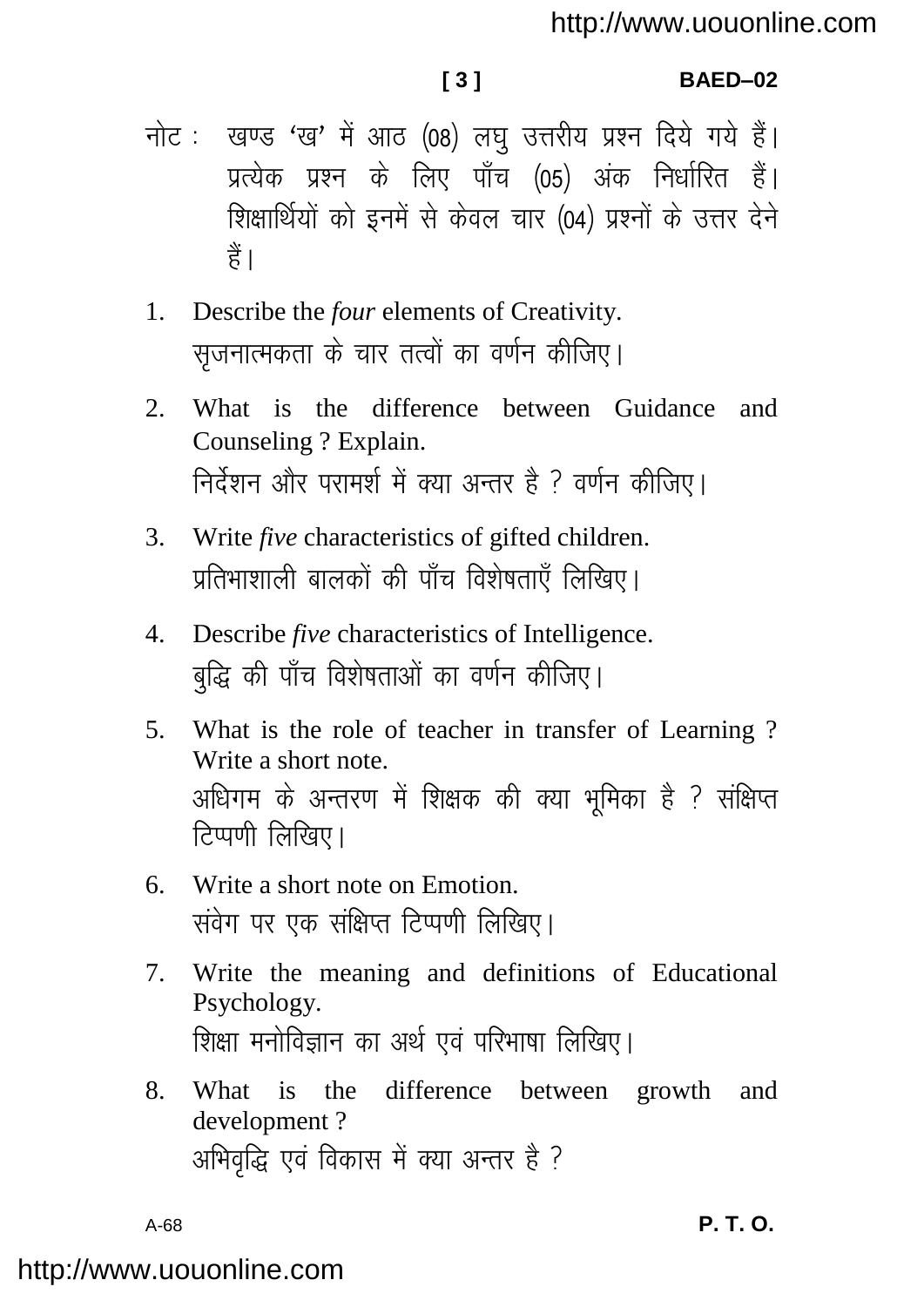### **[ 4 ] BAED–02**

## Section–C / खण्ड–ग

# **(Objective Type Questions) / (वस्तुनिष्ठ प्रश्न)**

- Note: Section 'C' contains ten (10) objective type questions of one (01) mark each. All the questions of this section are compulsory.
- नोट: खण्ड 'ग' में दस (10) वस्तुनिष्ठ प्रश्न दिये गये हैं। प्रत्येक प्रश्न के लिए एक (01) अंक निर्धारित है। इस खण्ड के सभी पत्रन अनिवार्य हैं।
- 1. Who is the propounder of connectionism theory ?
	- (a) Pavlov
	- (b) Skinner
	- (c) Thorndike
	- (d) Watson

सम्बन्धवादी सिद्धान्त के प्रतिपादक कौन हैं ?

- (अ) पॉवलव
- (ब) स्किनर
- (स) थॉर्नडाइक
- (द) वॉटसन
- 2. Who is the author of the book "Dynamic Theory of Personality"?
	- (a) Kurt Lewin
	- (b) Allport
	- (c) Cattell
	- (d) Skinner

A-68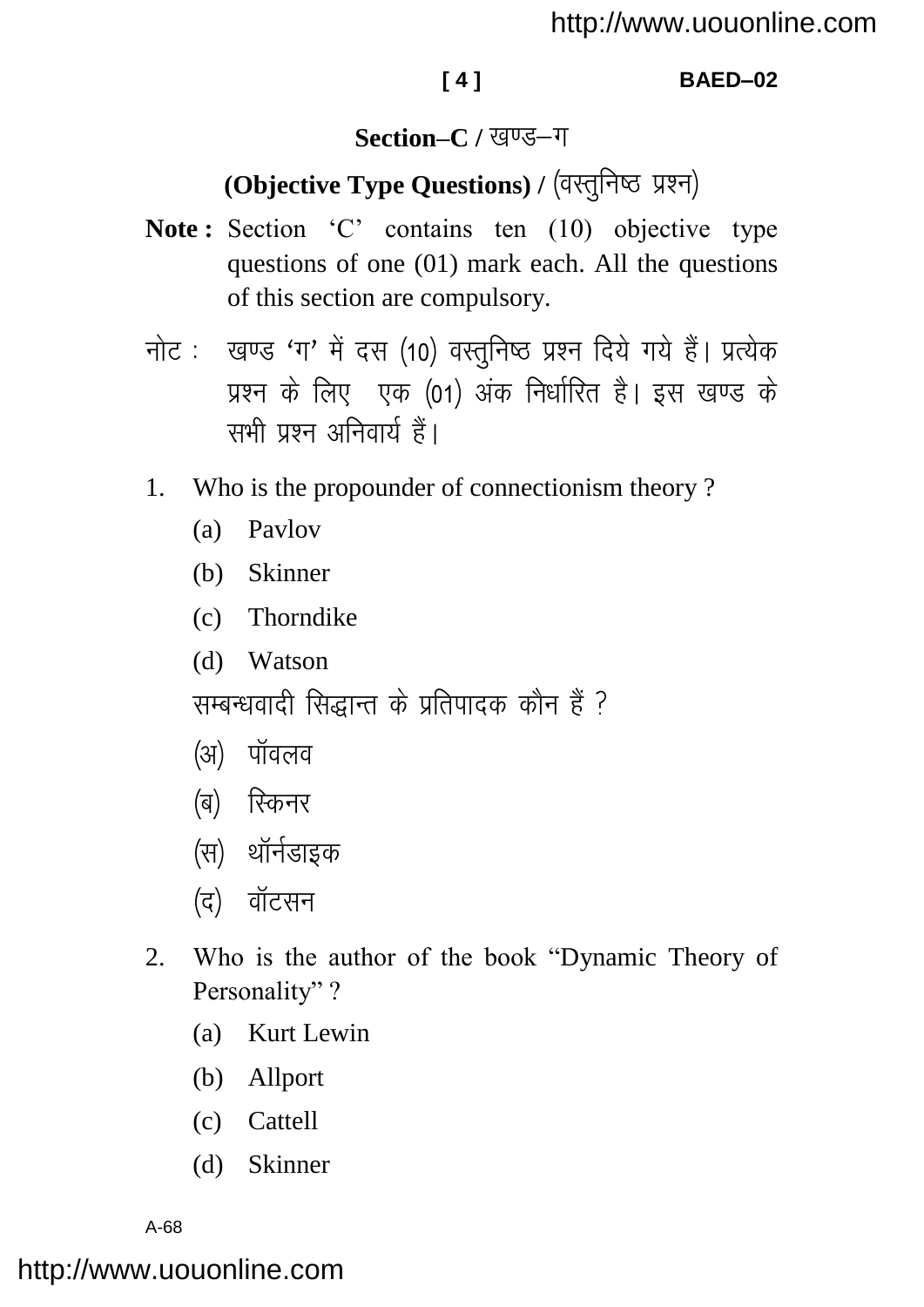### <http://www.uouonline.com>

### **[ 5 ] BAED–02**

"डाइनेमिक थ्योरी ऑफ पर्सनालिटी" पुस्तक के लेखक कौन  $\frac{3}{5}$  ?

- (अ) कुर्ट लेविन
- (ब) आलपोर्ट
- (स) कैटल
- (द) स्किनर
- 3. Who is the propounder of three-dimensional model of Intelligence ?
	- (a) Thurston
	- (b) Guilford
	- (c) Vernon
	- (d) Terman
	- बुद्धि के त्रिआयाम सिद्धान्त के प्रतिपादक कौन हैं ?
	- (अ) थर्स्टन
	- (ब) गिलफोर्ड
	- (स) वर्नन
	- (द) टरमैन
- 4. Firstly the term mental age had been used by ................... सर्वप्रथम -------------------------- द्वारा मानसिक आयु के संप्रत्यय का प्रयोग किया गया था।